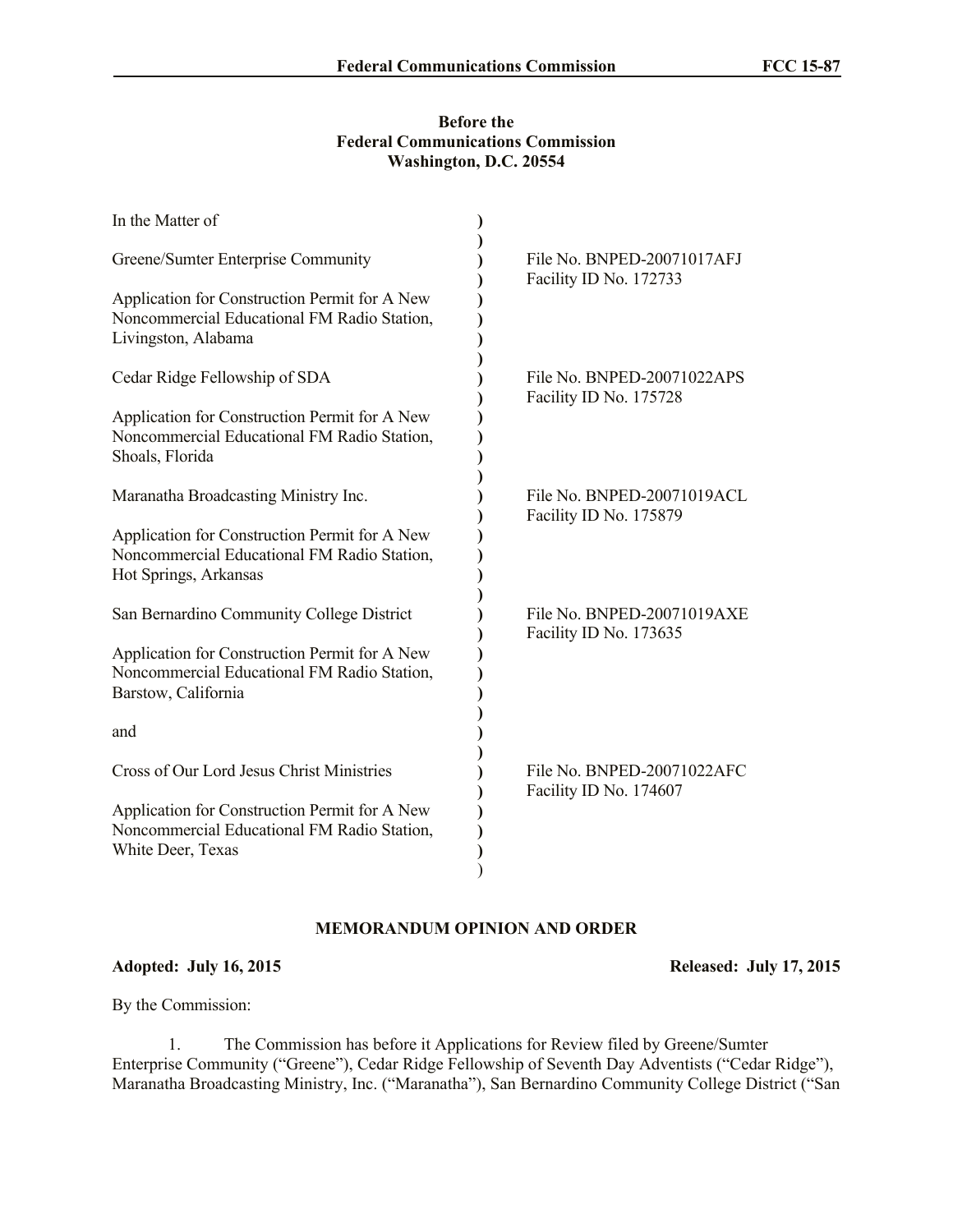Bernardino"), and Cross of Our Lord Jesus Christ Ministries ("Cross") (collectively, "Petitioners").<sup>1</sup> Each filed an application for a new noncommercial educational ("NCE") FM station in October 2007, during the first filing window for NCE FM reserved band applications.<sup>2</sup> Each application addressed herein was mutually exclusive ("MX") with at least one other application. None was chosen as a tentative selectee, none was MX to the chosen tentative selectee(s) in its group, and each was dismissed subsequent to selection of the tentative selectee(s) in each group. Petitioners contest the Commission's policy to grant only one application from each NCE FM MX application group and to dismiss all other applications in the same group ("One Grant Policy").<sup>3</sup> Maranatha, Cedar Ridge, Cross, and San Bernardino request reinstatement of their applications *nunc pro tunc*. Greene also requests a waiver of the One Grant Policy. For the reasons set forth below, we deny the Applications for Review and Greene's waiver request.<sup>4</sup>

2. **Discussion.** *The One Grant Policy.* The Commission is statutorily required to allocate frequencies fairly, efficiently, and equitably<sup>5</sup> in accordance with the public interest, convenience, and necessity.<sup>6</sup> It is also required, per *Ashbacker,* to conduct a comparative hearing whenever there are before it MX applications for a broadcast authorization.<sup>7</sup> In accordance with these mandates, among others, the Commission developed the One Grant Policy. The Commission initially adopted the One Grant Policy as part of a notice-and-comment rulemaking commenced to reexamine the comparative licensing standards for NCE FM stations.<sup>8</sup> In that proceeding, the Commission considered a processing proposal that would

<sup>3</sup> See, e.g., Comparative Consideration of 59 Groups of Mutually Exclusive Applications for Permits to Construct *New or Modified Noncommercial Educational FM Stations Filed in the October 2007 Filing Window*, Memorandum Opinion and Order, 25 FCC Rcd 1681, 1716 (2010) ("*2010 NCE Comparative Order*") ("only one application should be granted out of each mutually exclusive group, while providing the competing applicants the opportunity to file again in the next filing window"). *See also Reexamination of the Comparative Standards for Noncommercial Educational Applicants*, Report and Order, 15 FCC Rcd 7386 (2000) ("*2000 NCE Comparative Order*"); Memorandum Opinion and Order, 16 FCC Rcd 5074, 5105 (2001) ("*NCE Comparative MO&O*"); *vacated in part on other grounds, NPR v. FCC*, 254 F.3d 226 (D.C. Cir. 2001).

<sup>4</sup> The Bureau decisions on review are: *NCE October 2007 Window MX Group Number 306*, Letter, 25 FCC Rcd 13672 (MB 2010) ("*Greene Decision*"); Broadcast Applications, Public Notice, Report No. 27498 (Jun. 1, 2011) (Cedar Ridge) (denying, without written disposition, Cedar Ridge's petition for reconsideration because Cedar Ridge had failed to eliminate all technical conflicts with all other members of NCE MX Group 349B, citing *2010 NCE Comparative Order*, 25 FCC Rcd at 1716); *Letter from Peter H. Doyle, Esq., Chief, Audio Division, to Donald E. Martin, Esq.,* (rel. Mar. 31, 2011) (Maranatha); and *Letter from Peter H. Doyle, Esq., Chief, Audio Division, to Dennis J. Kelly, Esq.* (rel. Apr. 14, 2011) ("*Cross Decision*"). *See also* Broadcast Actions, Public Notice, Report No. 47112 (Nov. 16, 2009) (dismissing San Bernardino's application pursuant to the comparative analysis undertaken for, *inter alia,* NCE MX Group 507 in *Threshold Fair Distribution Analysis of 28 Groups of Mutually Exclusive Applications for Permits to Construct New or Modified Noncommercial Educational FM Stations Filed in October 2007 Window*, Memorandum Opinion and Order, 24 FCC Rcd 12390, 12399-400 (MB 2009) ("*San Bernardino Fair Distribution Order*")).

 $5$  47 U.S.C. § 307(b).

 $6$  47 U.S.C. § 309(a).

<sup>&</sup>lt;sup>1</sup> Filed on October 29, 2010, July 1, 2011, May 5, 2011, December 16, 2009, and May 26, 2011, respectively.

<sup>2</sup> *See Media Bureau Announces NCE FM New Station and Major Change Filing Procedures for October 12 - October 19, 2007 Window*, Public Notice, 22 FCC Rcd 15050 (MB 2007); *Media Bureau to Extend Window for NCE FM New Station and Major Change Applications; Window Will Close on October 22, 2007*, Public Notice, 22 FCC Rcd 18680 (MB 2007).

<sup>7</sup> *Ashbacker Radio Corp. v. FCC*, 326 U.S. 327 (1956) ("*Ashbacker*") (where two parties' applications are MX, the grant of one application without first considering the second application violated the due process rights of the second).

<sup>8</sup> *See 2000 NCE Comparative Order*, 15 FCC Rcd at 7386–88 (discussing the point system selection process).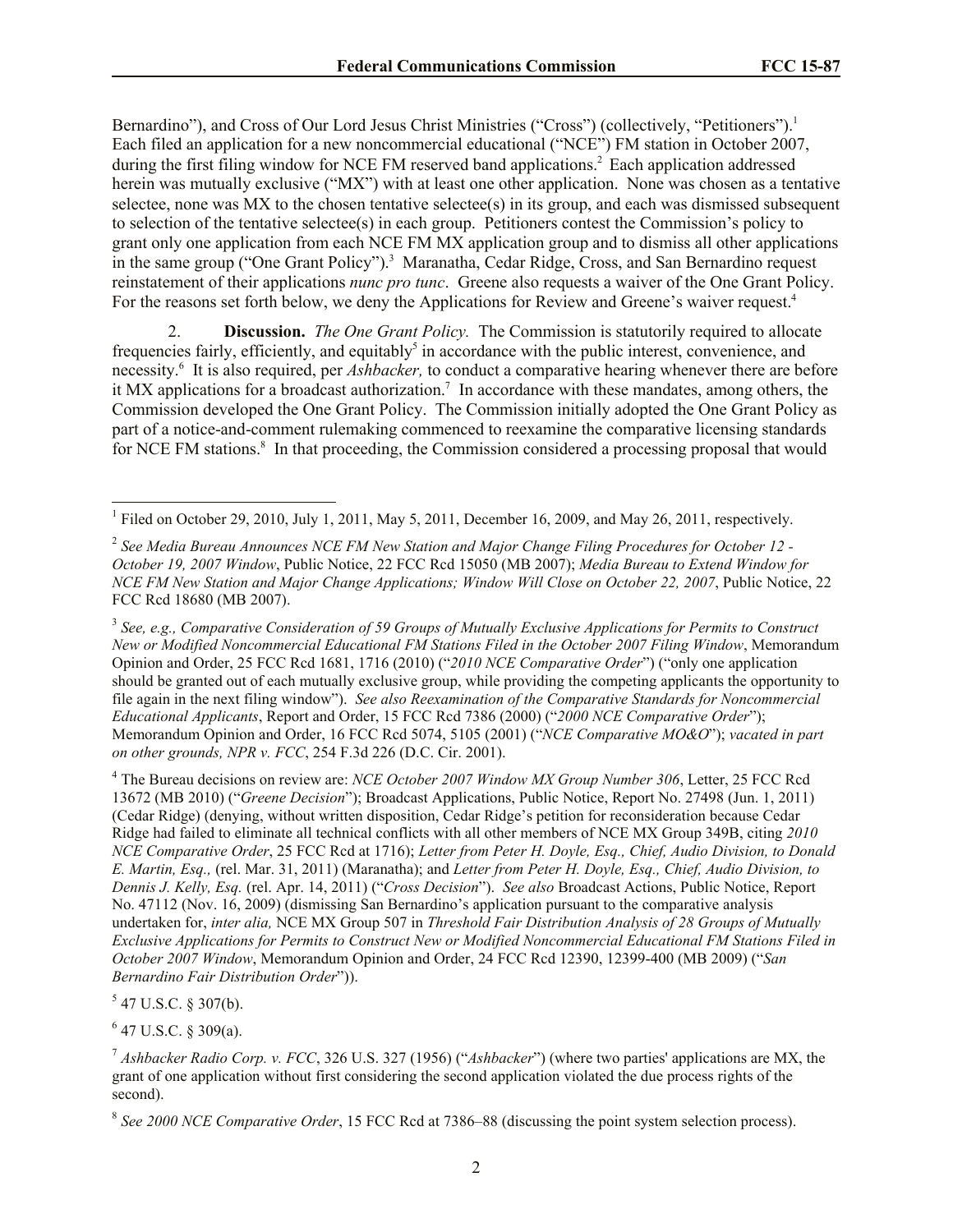have sanctioned the tentative selection of more than one applicant in an NCE FM MX group.<sup>9</sup> However, it rejected this approach, noting that although it might be beneficial to select more than one applicant, doing so could potentially result in the selection of an inferior applicant as a secondary selectee.<sup>10</sup> The Commission instead concluded that the One Grant Policy would be preferable as the most "administratively efficient" approach and one likely to lead to the selection of the best qualified applicants.<sup>11</sup> More recently, it upheld the One Grant Policy and the dismissal of non-MXed applications in comparative licensing actions.<sup>12</sup> The Bureau has consistently applied the One Grant Policy, permitting additional grants from a single NCE MX group only if an applicant, solely by technical amendment(s),  $^{13}$ the voluntary dismissal of competing application(s),<sup>14</sup> and/or a valid settlement agreement,<sup>15</sup> eliminates all conflicts to all other applications in the group.

3. *Treatment of Non-MX Applications.*In their applications for review, San Bernardino, Maranatha, Cedar Ridge, and Cross argue that the Bureau's application of the One Grant Policy was arbitrary and capricious because it resulted in fewer application grants in their respective MX groups and conflicts with the Commission's mandate "to provide a fair, efficient, and equitable distribution of radio service," insofar as "there is a demand for the same," under Section 307(b) of the Act.<sup>16</sup> Citing *Rural Radio*, Cross similarly argues that the dismissal of its application violated the Commission's statutory duty, per Section 307(b) of the Act, to provide service to rural areas.<sup>17</sup> However, as the Bureau noted in the *Cross Decision,* the Commission is not obligated by Section 307(b) or *Rural Radio* to grant every grantable application or every grantable application proposing to serve a rural area.<sup>18</sup> To the contrary, the Commission enjoys substantial discretion under Section 307(b) to allocate broadcast spectrum.<sup>19</sup> We also

<sup>10</sup> *Id.* at 5105 ("... after the best qualified applicant is selected, it is possible that remaining applicants that are not mutually exclusive with this primary selectee and thus potentially secondary selectees, may also be significantly inferior to other applicants that are eliminated because they are mutually exclusive with the primary selectee.").

 $11$  *Id.* at 5104-05.

 $\overline{\phantom{a}}$ 

<sup>12</sup> *See 2010 NCE Comparative Order,* 25 FCC Rcd at 1716*.*

<sup>13</sup> *See, e.g., Window Opened to Expedite Grant of New NCE FM Station Construction Permits; Bureau Will Accept Settlements and Technical Amendments*, Public Notice, 22 FCC Rcd 19438, 19438 (MB 2007).

<sup>14</sup> See, e.g., NCE October 2007 Window MX Group Number 363, Letter, 25 FCC Rcd 9060 (MB 2010) (differentiating between a voluntary withdrawal that facilitated a settlement agreement and our "one selectee per NCE MX group" policy) (subsequent history omitted) ("*Christian Music*"). The Commission ultimately affirmed the Bureau's decision and rationale in *Christian Music*. *Christian Music Network, Inc.,* 29 FCC Rcd 13268, 13270 (2014) ("*Christian Music II*").

 $15$  47 C.F.R. § 73.7003(d).

<sup>16</sup> 47 U.S.C. § 307(b). Cross Application for Review at 6-8, 10; Maranatha Application for Review at 2-4; Cedar Ridge Application for Review at 2-4; San Bernardino Application for Review at 2.

<sup>17</sup> Cross Application for Review at 9. *See Policies to Promote Rural Radio Service and to Streamline Allotment and Assignment Procedures*, Notice of Proposed Rulemaking, 24 FCC Rcd 5239, 5246-47 (2009) (subsequent history omitted) ("*Rural Radio*").

<sup>18</sup> *Cross Decision* at 3. The Bureau observed that the *Rural Radio* text cited by Cross addressed changes to Commission rules preventing licensees and permittees from community of license changes that would deprive a community of a minimum service floor. The Bureau held that nothing in the *Rural Radio NPRM* suggested that the Commission must grant any application that would increase service to rural areas and it observed that the Commission specifically rejected alternative methods of evaluating MX groups that would have increased the number of applications granted from each MX group in favor of a method selecting only the best qualified applicant.

<sup>19</sup> *Mary V. Harris Foundation v. FCC*, 776 F.3d 21, 24-27 (D.C. Cir. 2015) ("*Mary V. Harris*"); *Winter Park Communications, Inc. v. FCC*, 873 F.2d 347, 352 (D.C. Cir. 1989), *judgment affirmed and remanded by Metro Broad., Inc. v. FCC*, 497 U.S. 547 (1990), *overruled on other grounds*, *Adarand Constructors, Inc. v. Pena*, 515

(continued….)

<sup>9</sup> *NCE Comparative MO&O*, 16 FCC Rcd at 5104.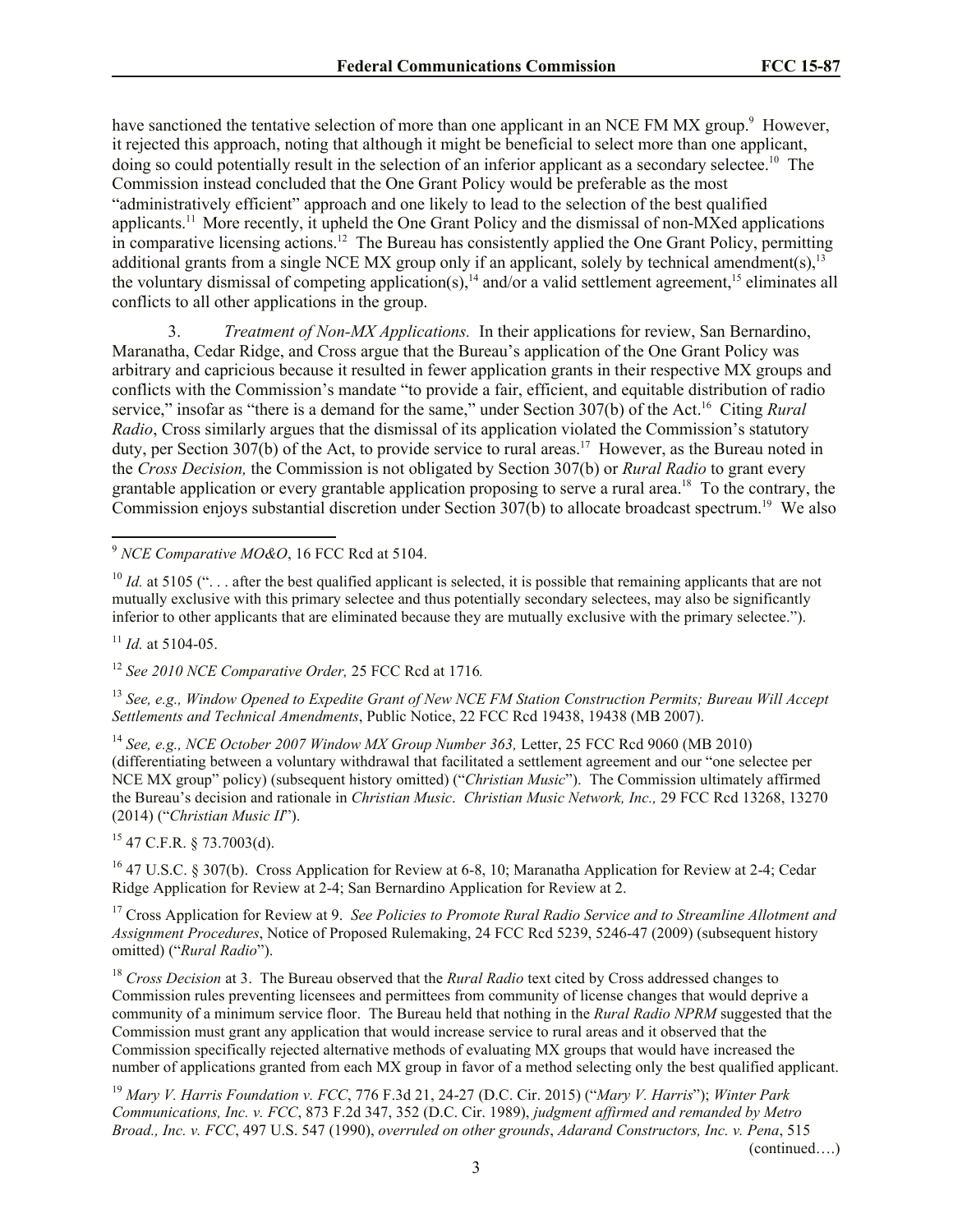note that the consistent application of the One Grant Policy will provide incentives to future applicants in future windows to submit superior proposals when historic filing data evidences high demand for limited radio spectrum and, thus, will promote the selection of the "best" applications over time through the window filing process.<sup>20</sup> We thus find these arguments meritless.

4. *Application of Policy to Groups Resolved Under Fair Distribution Criteria.*San Bernardino argues that the Commission intended to selectively apply the One Grant Policy only to MX groups resolved under the point system, and not to those, such as its MX Group  $507<sup>21</sup>$  resolved under fair distribution criteria.<sup>22</sup> We find San Bernardino's textual analysis unpersuasive. The fair distribution and point system criteria are designed to operate *in tandem* to select in each instance the proposal(s) that would best serve the public interest. The identical inefficiencies, contingencies, and processing delays would result from attempting to make iterative grants under either criterion. In these circumstances, the Commission has reasonably concluded that the One Grant Policy should apply in both the fair distribution and point system contexts.<sup>23</sup>

5. *Due Process Issues.*Greene next argues that the One Grant Policy is inconsistent with the Supreme Court's *Ashbacker* precedent<sup>24</sup> and Section 309(a) of the Act.<sup>25</sup> Greene's premise is that each MX group contains two types of applications: those MX to the tentative selectee, and those – like Greene's – that are not. Greene argues that by simply dismissing and failing to perform a secondary comparative analysis of applications not MX to the tentative selectee, the Bureau violated the entitlement, allegedly granted by *Ashbacker*, "to be compared on all relevant differences . . ." and violated the requirement in section 309(a) that the Commission examine its application, consider such other matters as the Commission may officially notice, and, upon finding that the public interest, convenience and necessity would be served, grant the application. Similarly, Cross argues lack of due process and loss of the "cut-off protection" to which it claims its application is entitled.<sup>26</sup> We disagree. Both the Greene and Cross applications were considered, as *Ashbacker* and section 309(a) require, under rules applicable to all applications filed in the window.<sup>27</sup> We explicitly reject Greene's argument that *Ashbacker* or section 309(a) in some unexplained manner *require* the Commission to engage in secondary analyses of inferior

<sup>20</sup> *See 2000 NCE Comparative Order* at 7393-94 (goal of comparative criteria is to select applicants that will provide 'diversity and excellence' in educational broadcasting; point system can provide impetus for future applicants to manifest characteristics which will promote the public interest).

<sup>21</sup> *See San Bernardino Fair Distribution Order*, 24 FCC Rcd at 12399-400.

 $^{22}$  San Bernardino Application for Review at 6. San Bernardino argues that, when read in context, the passage from the *NCE Comparative MO&O* used by the Bureau to defend the One Grant Policy implicates only those applications processed under the point system. *Id.*

<sup>23</sup> *Christian Music II,* 29 FCC Rcd at 13270 (denying review of a 2012 Bureau decision that dismissed, as repetitive, a petition for reconsideration of a prior Bureau decision affirming application of the One Grant Policy in the fair distribution context).

<sup>24</sup> *Ashbacker, supra* n.7.

<sup>25</sup> 47 U.S.C. § 309(a), which requires the Commission to examine the application, to consider such other matters as it may officially notice, and upon finding that the public interest, convenience, and necessity would be served, shall grant such application.

<sup>26</sup> Cross Application for Review at 9.

<sup>27</sup> *See* 47 C.F.R. §§ 73.7002 and 73.7003 (procedures for selecting among mutually exclusive applicants).

<sup>(</sup>Continued from previous page)

U.S. 200 (1995); *Loyola University v. FCC*, 670 F.2d 1222, 1226 (D.C. Cir. 1982). Section 307(b) was amended in 1936 to change the Commission's mandate from "equal" allocation of frequencies to "fair and equitable." *See* H.R. Rep. No. 2589 and Sen. Rep. No. 1588, 74th Cong., 2d Sess. (1936). This amendment has been interpreted "to provide the Commission with greater discretion in distributing frequencies . . ." *See, e.g., Amendment of Section 73.202(b), Table of Allotments, FM Broadcast Stations*, Report and Order, 4 FCC Rcd 8084, 8084 (MMB 1989).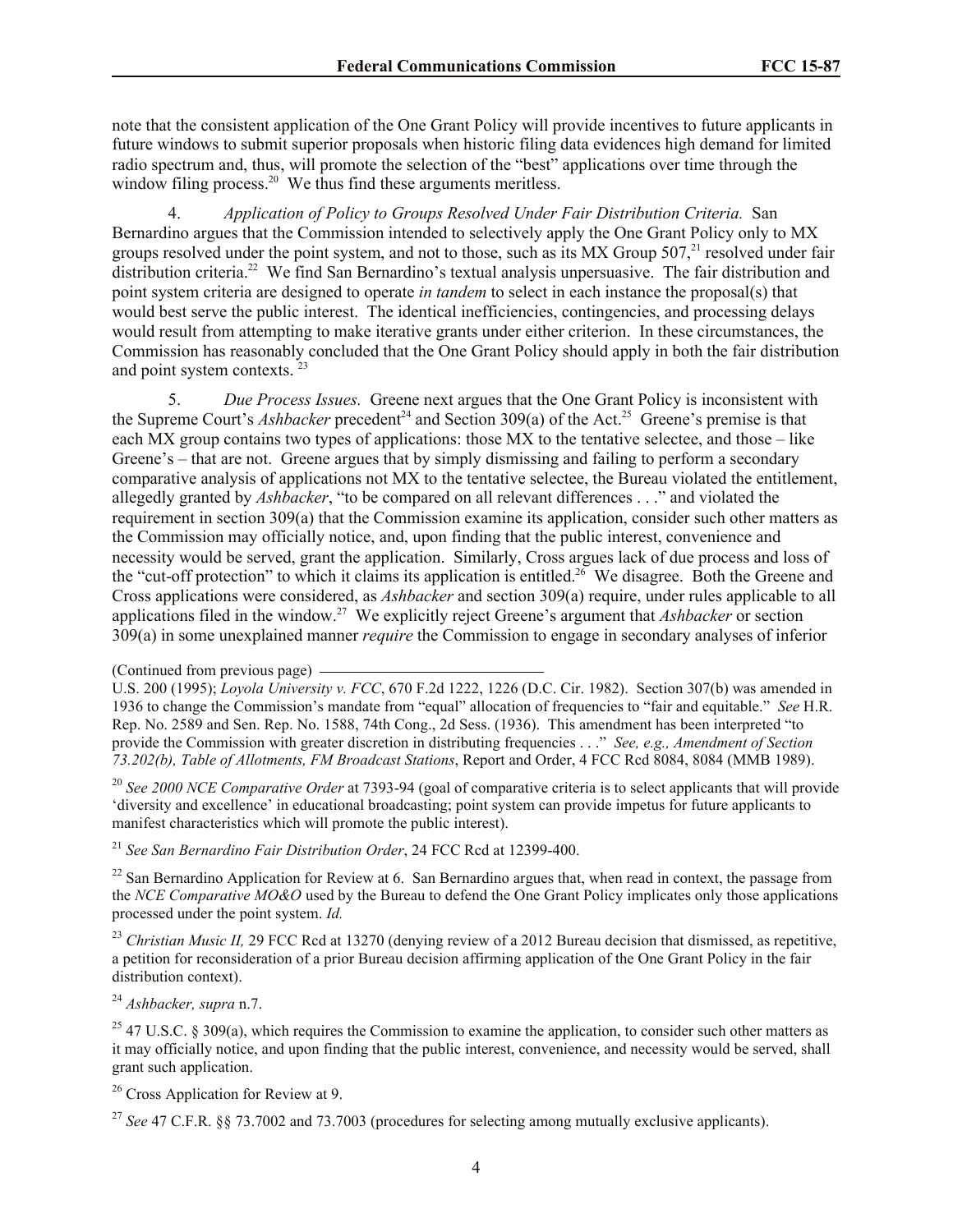applications simply because they do not conflict with the tentative selectee.<sup>28</sup> Additionally, as noted by the Bureau in the *Cross Decision*, it is well established that applications properly dismissed pursuant to our comparative licensing procedures do not retain cut-off rights established by the initial window filing. $29$ 

6. *Treatment of Applications Granted Pursuant to Technical Amendments and Settlements*. Maranatha and Cedar Ridge next argue that the Commission's practice of allowing settlement agreements that can result in multiple grants among MX NCE FM applicants demonstrates that the One Grant Policy is arbitrary and capricious.<sup>30</sup> Citing *Christian Music*<sup>31</sup> and *The Helpline*, <sup>32</sup> Greene claims that there is no rational basis to distinguish between multiple grants *via* settlements as opposed to multiple grants *via*  secondary comparative analysis.<sup>33</sup> However, settlement agreements involve no comparison of the applicants' relative qualifications and therefore eliminate the requirement for full Commission consideration. Our concern about inferior applications is limited to secondary selectees chosen through iterative comparative analyses, not those that become singletons by acceptable technical amendments and settlements.<sup>34</sup> Settlement agreements are opportunities for applicants to negotiate an agreement *outside* the comparative process, thus conserving administrative resources by obviating the need for comparative evaluation of MX proposals by the staff.<sup>35</sup>

7. *Failure to Impose Holding Periods on Non-Comparative Grants.*Similarly, Maranatha and Cedar Ridge argue that the One Grant Policy is inconsistent with the Commission's acceptance of settlement agreements because an applicant qualified to be tentative selectee could settle to avoid the four-year holding period by which tentative selectees must abide.<sup>36</sup> The Commission considered

<sup>30</sup> Maranatha Application for Review at 6; Cedar Ridge Application for Review at 6.

<sup>31</sup> *See Christian Music*, 25 FCC Rcd at 9063.

 $\overline{\phantom{a}}$ 

<sup>32</sup> *The Helpline, New NCE (FM), Athens, Ohio*, Letter, 25 FCC Rcd 2597, 2599 (MB 2010) (denying a petition for reconsideration and dismissing a settlement agreement reached by member of an NCE MX group. The Bureau later disavowed this decision as inconsistent with Section 311(c)(4) of the Act and Section 73.3525(h) of the Rules.). *See Christian Music,* 25 FCC Rcd at 9063 n.15.

<sup>33</sup> Greene Application for Review at 7-10.

<sup>34</sup> *See Application for Review of Sacred Heart University for New FM Translator Stations*, 8 FCC Rcd 672, 673 (1993) citing *Proposals to Reform the Commission's Comparative Hearing Process to Expedite the Resolution of Cases*, Report and Order, 5 FCC Rcd 157 (1990) (finding that it is possible that applications granted *via* settlement may be inferior, but the reduction in caliber would be marginal, if at all, and such a drawback is outweighed by the way in which "settlements expedite the provision of new broadcast service to the public" and conserve government resources) (subsequent history omitted)*.*

<sup>35</sup> *See Creation of a Low Power Radio Service*, Fifth Order on Reconsideration and Sixth Report and Order, 27 FCC Rcd 15402, 15475 n.501 (2012) (citing the administrative efficiency of settlements); *NCE Comparative MO&O*, 16 FCC Rcd at 5107 (finding that settlements "allow<sup>[]</sup> immediate grant of an authorization" and thus are beneficial both to applicants and to the Commission, enabling "applicants . . . to achieve a solution that is most acceptable to the parties, and the Commission is able to conserve the resources we would spend to select among them").

<sup>36</sup> Maranatha Application for Review at 6; Cedar Ridge Application for Review at 5-6. The holding period, codified in 47 C.F.R. § 73.7005, requires applicants selected through the point system to maintain the credentials that formed the basis of their selection for a four-year period. This rule does not apply to construction permits that are awarded on a non-comparative basis, such as those awarded to non-mutually exclusive applicants or through settlement.

(continued….)

<sup>28</sup> *See Maxcell Telecom Plus, Inc. v. FCC*, 815 F.2d 1551, 1555 (D.C. Cir. 1987) (rejecting the argument that *Ashbacker* endowed in applicants a right to a specific procedure for awarding a license, rather finding that *Ashbacker* mandated that the Commission use the same set of procedures to process the applications of all similarly situated persons who come before it seeking the same license).

<sup>&</sup>lt;sup>29</sup> *Cross Decision* at 3 ("Permitting these applications to remain on file would undermine the Commission's goal of selecting only the best qualified applicants."), citing *Greene Decision,* 25 FCC Rcd at 13675*.*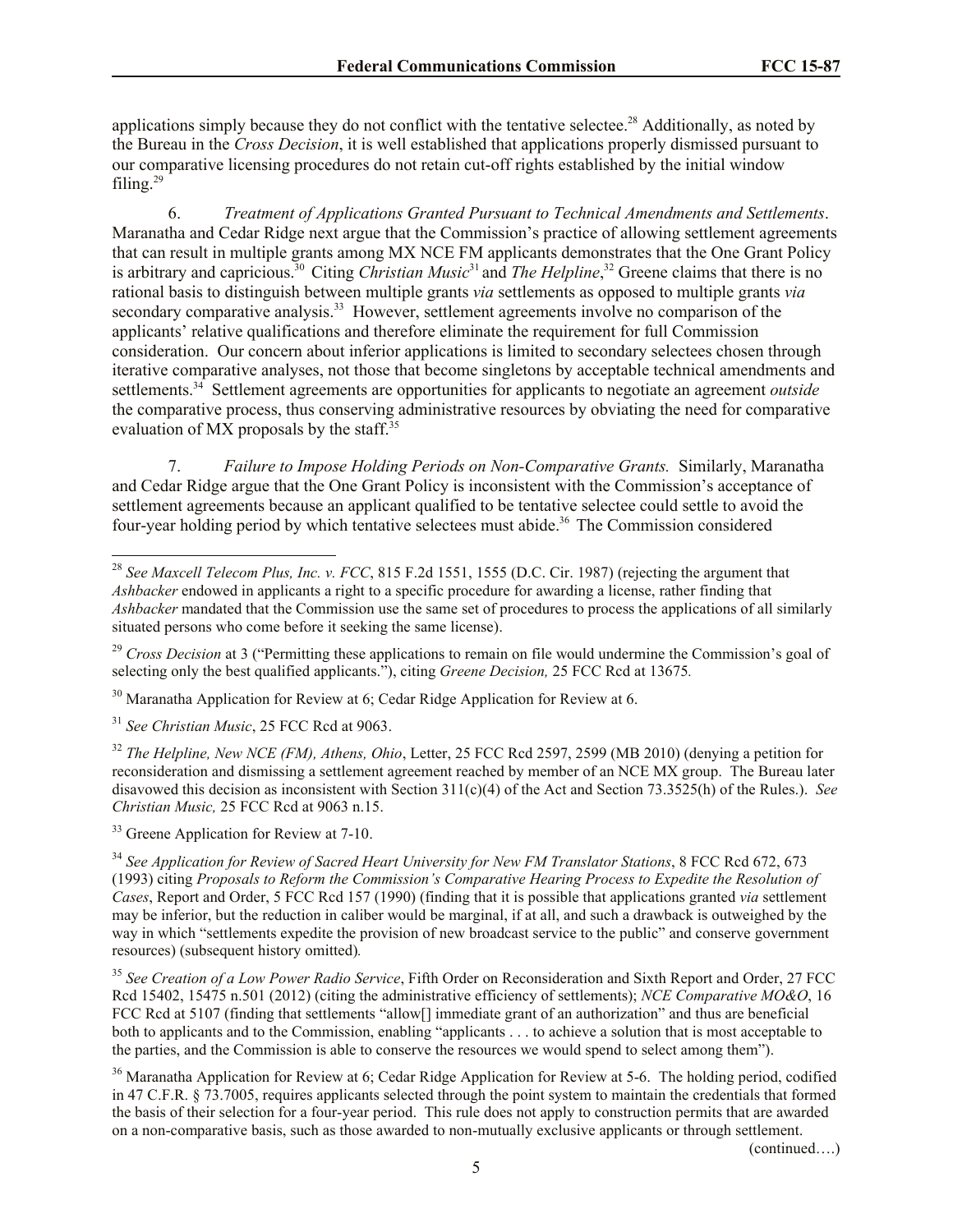broadening the scope of the holding period in 2001, but reasonably concluded that it would be overly restrictive to impose holding periods on applications granted on a non-comparative basis.<sup>37</sup> The holding period was imposed to uphold the integrity of the comparative licensing system and to prevent speculation.<sup>38</sup> Those concerns are not relevant to grants made outside the comparative licensing rules. We decline to revisit that determination and, accordingly, reject this argument.

8. *Waiver.* Finally, Greene asks for review of the Bureau's denial of its request for waiver of the Commission's One Grant Policy.<sup>39</sup> It argues that neither administrative efficiency nor the inferior status of secondary grantees applied to its case because, under its proposal, any additional grant would be to the most superior applicant not MX with the tentative selectee.<sup>40</sup> Greene emphasizes that no superior applicant is being dismissed, and thus the Bureau erroneously denied the request. We disagree. In the *Greene Decision*, the Bureau stated that such waiver ignored the fact that, in adopting the One Grant Policy, the Commission cited not simply concerns about granting inferior applications but also concerns about administrative efficiency. It found that grant of Greene's waiver request would "vastly expand staff burdens" and entail "multiple iterative comparative analyses of virtually all NCE MX groups" and denied the request.<sup>41</sup> We agree. It would require significant Commission resources to implement Greene's proposal, e.g., to identify the "best inferior application," to dispose of challenges to such determinations, etc., and create a licensing process under which potential secondary grantee applications could languish for many years during appeals of earlier selected and contingently related applications. In contrast, the strict application of the One Grant Policy will promote the efficient licensing of comparatively superior proposals. As the Court of Appeals for the District of Columbia Circuit recently noted: "An agency does not abuse its discretion by applying a bright-line rule consistently in order both to preserve incentives for compliance and to realize the benefits of easy administration that the rule was designed to achieve." $42$ Finally, we note that Greene has failed to show special circumstances or that strict application of the One Grant Policy would frustrate the rule's purposes. In particular, we reject the argument that being the "best inferior application" constitutes special circumstances. It is likely that hundreds of other applications filed in the 2007 window could make the same argument. At base, Greene's dispute is with the NCE licensing criteria and not about any distinguishing aspect of its proposal. In any case and as noted above, granting the requested waiver would substantially increase processing inefficiencies, slow the introduction of new service, and undermine the Commission's goal to promote the licensing of stations which best serve the public interest.<sup>43</sup> Accordingly, we find no error in the Bureau's decision on this matter. Additionally, such a proposal would constitute a significant alteration in the way NCE FM MX groups are processed, and would best be considered under notice-and-comment rulemaking procedures.

(Continued from previous page)

Permittees acquiring authorizations pursuant to a fair disposition analysis are required to construct and operate for four years "technical facilities substantially as proposed and shall not downgrade service to the area on which the preference was based." 47 C.F.R. §73.7002(c).

<sup>37</sup> See NCE Comparative MO&O, 16 FCC Rcd at 5089-90 ("We believe that it would be overly restrictive to require applicants to maintain attributes for which they claimed points if those attributes are not decisional. What matters in the fair distribution context is that any successor in interest continues to provide service to the area for which the original applicant received its fair distribution preference, as our current rules already require.")

<sup>38</sup> *Id.*

<sup>39</sup> Greene Application for Review at 12-16.

<sup>40</sup> *Id.*

<sup>41</sup> *Greene Decision*, 25 FCC Rcd at 13676.

<sup>42</sup> *Mary V. Harris*, 776 F.3d at 28-29 (citing *Comcast Corp. v. FCC*, 526 F.3d 763, 767 (D.C. Cir. 2008).

<sup>43</sup> *Id.* at 29 (citing *Turro v. FCC*, 859 F.2d 1498, 1500 (D.C. Cir. 1988) ("[S]trict adherence to a general rule may be justified by the gain in certainty and administrative ease, even if it appears to result in some hardship in individual cases.")).